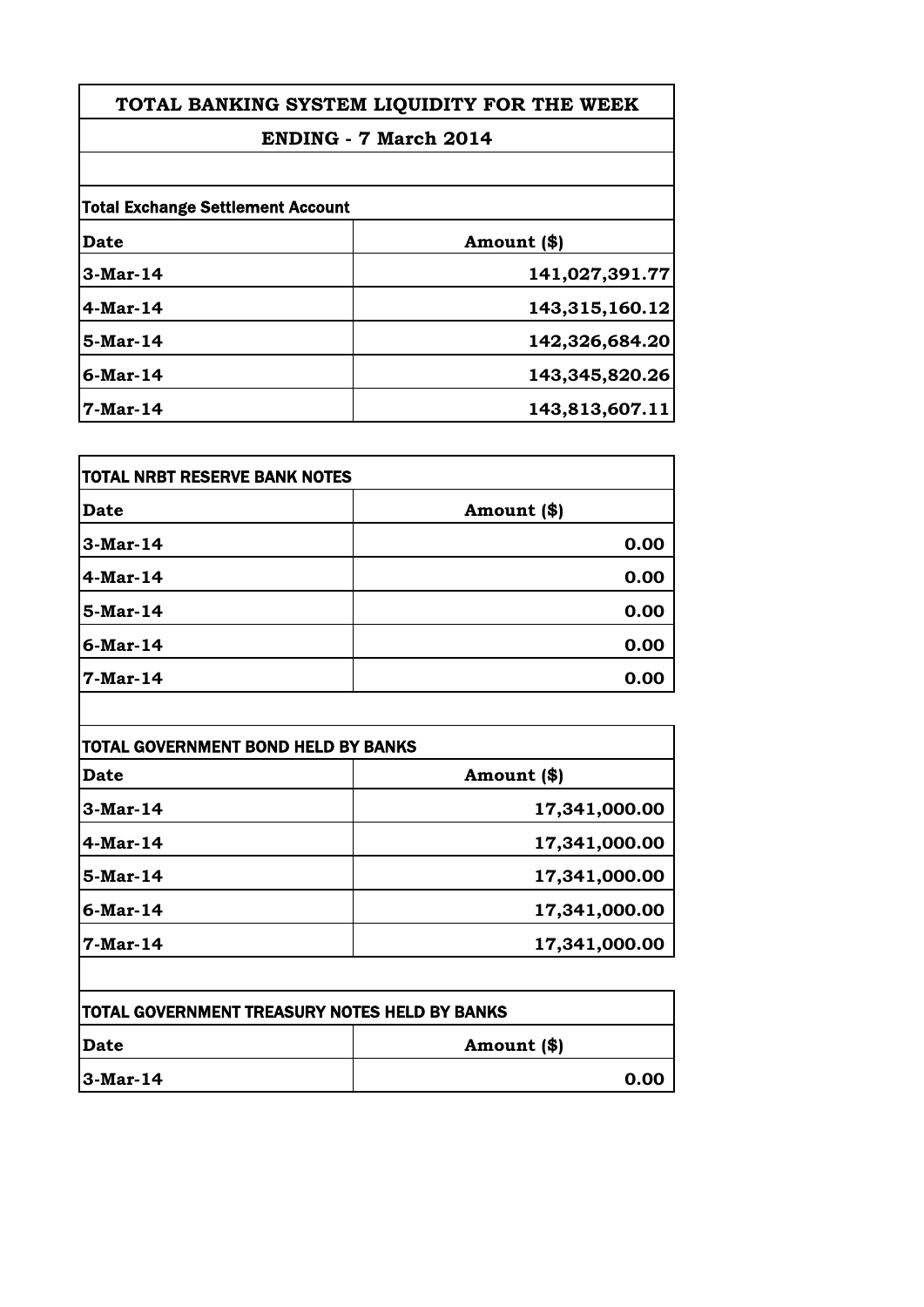## **ENDING - 14 March 2014**

| <b>Total Exchange Settlement Account</b> |                |
|------------------------------------------|----------------|
| <b>Date</b>                              | Amount (\$)    |
| 10-Mar-14                                | 143,885,130.22 |
| $11-Mar-14$                              | 143,977,258.14 |
| 12-Mar-14                                | 145,087,990.14 |
| 13-Mar-14                                | 145,797,311.20 |
| 14-Mar-14                                | 146,037,120.77 |

| <b>TOTAL NRBT RESERVE BANK NOTES</b> |             |
|--------------------------------------|-------------|
| <b>Date</b>                          | Amount (\$) |
| 10-Mar-14                            | 0.00        |
| $11-Mar-14$                          | 0.00        |
| 12-Mar-14                            | 0.00        |
| 13-Mar-14                            | 0.00        |
| 14-Mar-14                            | 0.00        |

| <b>TOTAL GOVERNMENT BOND HELD BY BANKS</b> |               |
|--------------------------------------------|---------------|
| Date                                       | Amount (\$)   |
| 10-Mar-14                                  | 17,341,000.00 |
| $11-Mar-14$                                | 17,341,000.00 |
| $12$ -Mar-14                               | 17,341,000.00 |
| $13-Mar-14$                                | 17,341,000.00 |
| 14-Mar-14                                  | 17,341,000.00 |

| TOTAL GOVERNMENT TREASURY NOTES HELD BY BANKS |             |
|-----------------------------------------------|-------------|
| <b>Date</b>                                   | Amount (\$) |
| 10-Mar-14                                     | 0.00        |
| 11-Mar-14                                     | 0.00        |
| 12-Mar-14                                     | 0.00        |
| 13-Mar-14                                     | 0.00        |
| 14-Mar-14                                     | 0.00        |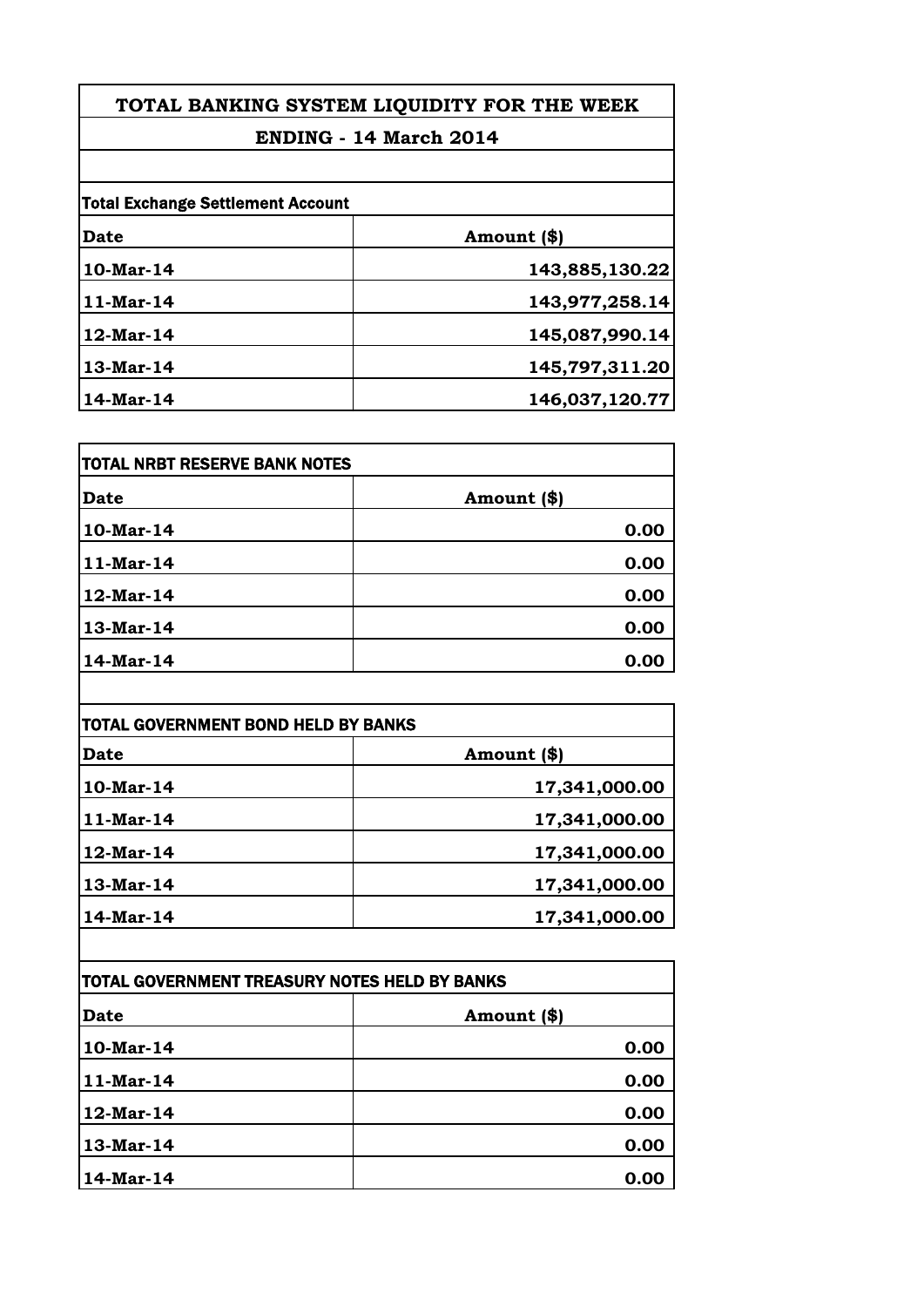### **ENDING - 21 March 2014**

| <b>Total Exchange Settlement Account</b> |                   |
|------------------------------------------|-------------------|
| Date                                     | Amount (\$)       |
| $17$ -Mar-14                             | 146,021,808.10    |
| 18-Mar-14                                | 145,874,742.83    |
| 19-Mar-14                                | 143,397,312.40    |
| 20-Mar-14                                | 143,601,684.83    |
| $21$ -Mar-14                             | 144, 113, 784. 83 |

### **Prepared By:**

**Checked By:**

| <b>TOTAL NRBT RESERVE BANK NOTES</b> |             |
|--------------------------------------|-------------|
| Date                                 | Amount (\$) |
| 17-Mar-14                            | 0.00        |
| 18-Mar-14                            | 0.00        |
| 19-Mar-14                            | 0.00        |
| 20-Mar-14                            | 0.00        |
| 21-Mar-14                            | 0.00        |

| Date      | Amount (\$)   |
|-----------|---------------|
| 17-Mar-14 | 17,341,000.00 |
| 18-Mar-14 | 17,341,000.00 |
| 19-Mar-14 | 17,341,000.00 |
| 20-Mar-14 | 17,341,000.00 |
| 21-Mar-14 | 17,341,000.00 |

| <b>TOTAL GOVERNMENT TREASURY NOTES HELD BY BANKS</b> |             |
|------------------------------------------------------|-------------|
| <b>IDate</b>                                         | Amount (\$) |
| $117$ -Mar-14                                        | 0.00        |